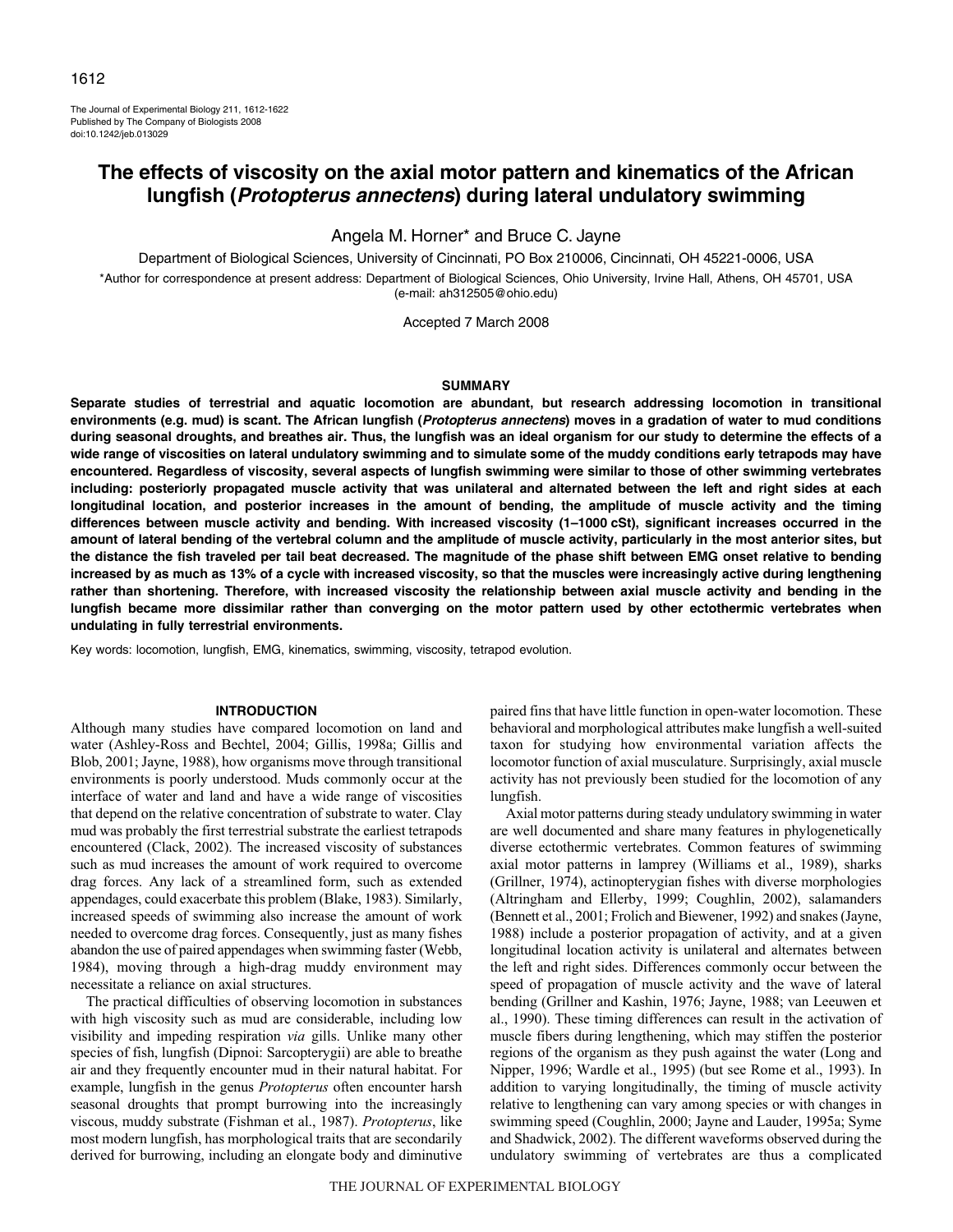consequence of how the intrinsic stiffness of the swimmer interacts with environmental resistance (Blight, 1977).

Environmental variation affects both the nature and the magnitude of the forces that facilitate or resist movement, and for diverse types of locomotion that use lateral undulation of the axial structures the stiffness of the animal relative to the compliance of the environment is a key determinant in the relationship between muscle activity and bending. For example, ectothermic vertebrates use different axial motor patterns in aquatic and terrestrial environments. In contrast to swimming, snakes undulating on land have equal speeds of propagating muscle activity and bending that result in activity during the shortening of muscle fibers (Jayne, 1988). When salamanders walk on land epaxial muscles are activated in a standing, rather than traveling, wave pattern that results in bending the trunk towards the side of muscle activity (Frolich and Biewener, 1992). Unlike the terrestrial undulation of both snakes and salamanders, when eels move on land the timing of axial muscle activity relative to bending changes longitudinally but more muscle activity occurs during shortening than when the eels are swimming (Gillis, 2000). Hence, the timing of muscle activity and bending during the terrestrial locomotion of eels becomes more similar to that of snakes crawling on land, although the phase relationships between muscle activity and bending are not identical to those of snakes. For a hypothetical animal that is very flexible, a very viscous solution may create an environment with so little compliance that it may be nearly equivalent to when an animal pushes against certain terrestrial substrates. However, the lack of empirical data on animal locomotion in a wide range of viscosities presently impedes understanding of whether aquatic or terrestrial motor patterns are most relevant for predicting axial function in mud.

In this study, we quantified the kinematics and axial muscle activity used by the lungfish *Protopterus annectens* during lateral undulatory swimming in a wide range of viscosities to understand what may occur in muddy environments. Our primary objectives were (1) to describe lateral undulatory swimming in water in the lungfish and compare the data with those from other vertebrates, and (2) to test whether increased viscosity affects the kinematics and muscle activity of lungfish.

# **MATERIALS AND METHODS Experimental subjects and protocol**

We obtained specimens of the African lungfish, *Protopterus annectens* (Owen 1839), from a commercial dealer (Rehobath, Baton Rouge, LA, USA). The lungfish were housed separately in glass aquaria with a water temperature of  $24 \pm 1$ °C, and the experiments were performed at the same temperature. We performed experiments with a total of eight lungfish and only analyzed data from the four individuals with the best behavior and with the greatest number of electrodes remaining in place after experimentation. The total lengths of these four analyzed individuals ranged from 51 to 59 cm. The numbers of precaudal and caudal vertebrae ranged from 34 to 36 and 34 to 38, respectively. To facilitate implanting electrodes, the lungfish were anesthetized with an aqueous solution of MS222  $(1.5 \text{ g l}^{-1})$ . The fish recovered for at least 12 h before experimentation. The lungfish were then placed into a 284<sup>1</sup>  $(123 cm \times 47 cm)$  glass tank filled to a depth of 17 cm with a mixture that was ordered randomly with respect to viscosity.

We manipulated the viscosity of the medium by using Poly-Bore (Baroid Industrial Drilling Products, Houston, TX, USA), a partially hydrolyzed polyacrylamide polymer commonly used in offshore oil drilling. Poly-Bore was the only transparent, non-toxic material we were able to locate that created viscosities likely to approach those of mud, and the mixtures were clear enough for both lateral and ventral views of the fish. We obtained kinematic viscosities of 1 (water),  $10$ ,  $100$  and  $1000$  centi-Stokes (cSt; where  $1$  St is  $10^{-4}$  m<sup>2</sup> s<sup>-1</sup>) by increasing the concentration of Poly-Bore in a water solution and allowing ample time  $(4-6$  weeks) to obtain a homogeneous mixture. Viscosity was measured with several different sizes of Otswald-style viscometers (Fisher Scientific, Hampton, NH, USA) to accommodate a wide range of viscosities.

A similarity between Poly-Bore and a wide variety of muds is that they are shear-thinning non-Newtonian fluids, whereas some other thickening agents such as corn starch are shear-thickening non-Newtonian fluids (Balmforth and Provenzale, 2001). For the purpose of comparison we created a mud slurry using a dry smectite clay mixture from a local pottery shop (Starbrick Clay, Nelsonville, OH, USA) that was suspended in a known volume of water. By using a rotational viscometer (Brooksfield Service Company, Stoughton, MA, USA) we determined that a mixture with dry weight of clay equal to 31% of wet weight of mud had a kinematic viscosity of 929 cSt, which was nearly equivalent to our highest viscosity Poly-Bore mixture.

After we recorded 3–5 bouts of steady swimming in one viscosity, the lungfish was moved to a small tank of distilled water while the mixture in the experimental tank was filled with a mixture of a different viscosity. The total transition time to the next mixture was 20–30 min. We selected trials with average swimming speeds as similar as possible across all viscosities to reduce the confounding effects of speed. For our analyses we chose trials with steady speeds and straight trajectories, and the analyzed trials had speeds that were not significantly different among subjects and cycles. After each experiment, the lungfish were killed with an overdose of MS222 and fixed in formalin. All individuals were radiographed and dissected to confirm electrode position within the myomere and relative to a vertebra.

## **Kinematics**

The lungfish were videotaped simultaneously from a lateral and ventral view using a two-camera NAC HSV 500 high-speed video system operating at 250 images  $s^{-1}$ . We used Didge Image Digitizing Software (Cullum, 1999) to digitize video images at equal time intervals with at least 20 images per cycle and 50–60 points around the outline of the fish. As described in previous studies (Jayne and Lauder, 1995a), for each digitized outline, additional software (Stereo Measurement TV, written by Garr Updegraff, San Clemente, CA, USA; garru@fea.net) reconstructed the midline and subsequently estimated the angles of lateral midline bending after partitioning the midline into lengths representing the head and individual vertebrae, which were obtained from radiographs of each individual fish (Fig. 1A).

We calculated cycle duration as the time between successive maximum displacements of the tail tip to the left side. The distance traveled per cycle and average forward swimming speeds were converted to relative units of total fish length (*L*). We determined the angle of lateral bending between adjacent vertebrae (β) for each of the eight longitudinal locations corresponding to the electrode sites. We also calculated the lag times between homologous kinematic events at successive longitudinal locations and converted these values to phase shifts by dividing by cycle duration.

# **Electromyography**

After anesthesia, lungfish were implanted percutaneously with a total of 13 finewire (0.051 mm diameter) stainless steel bipolar electrodes (California Finewire, Grover Beach, CA, USA). The two strands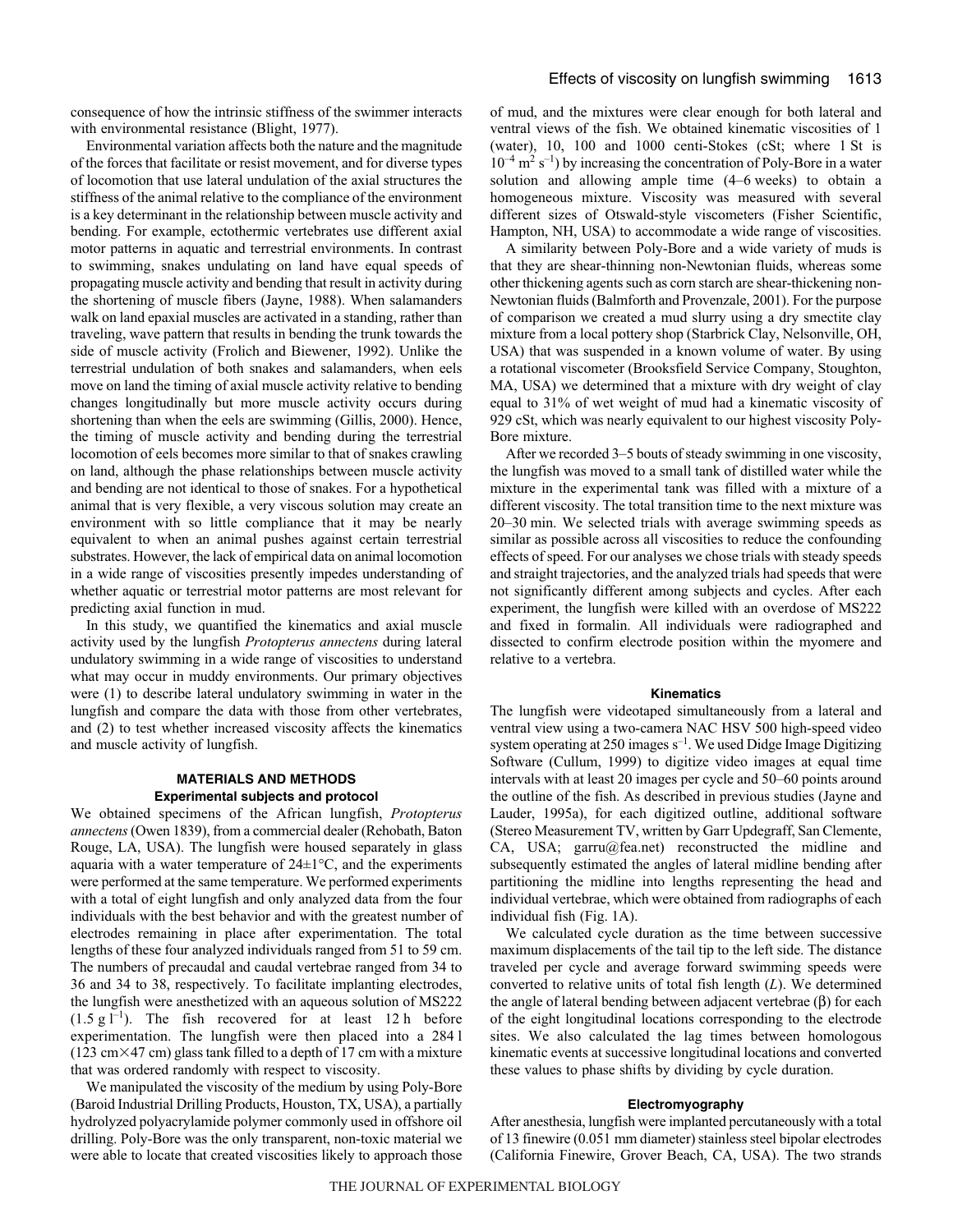

Fig. 1. Ventral view of EMG locations (A) and lateral view of fish shape (B). A ventral mirror view was used to reconstruct the lungfish outline and midline, which was then partitioned into segmental lengths determined from radiographs. The large vertical bar indicates the location of the border between the body and the tail. The numbers indicate average anatomical locations for red muscle EMG sites (see Table 1), with bilateral sites denoted by asterisks. White muscle sites are indicated parenthetically.

of each electrode were bound together with cyanoacrylate glue, and approximately 0.5 mm of insulation was scraped from the tips of the wire to construct hooks, as described previously (Jayne, 1988). Sutures sewn into mid-dorsal tissue and the medial fin affixed the electrode wires at each longitudinal location, and all electrodes were glued into a single main cable with an average diameter of approximately 1 mm. Although we did not analyze kinematics quantitatively, the movements and behaviors of lungfish without electrodes during preliminary experiments appeared similar to those with electrodes.

On the left side of the lungfish, eight EMG electrodes were implanted in superficial red muscle (Fig. 1A, Table 1), and two electrodes were placed into deeper, white musculature at sites 2 and 7. In addition, three electrodes were implanted on the right side of the fish in red muscle at locations 2, 4 and 7 (Fig. 1A). Data from all 13 channels were recorded simultaneously. Only electromyograms (EMGs) from electrodes that remained in place throughout the entire experiment were analyzed statistically for this study. We confirmed electrode position within a myomere and relative to the vertebral column by post-mortem dissections and radiographs (see Table 1).

EMGs were amplified 5000 times using Grass (West Warwick, RI, USA) model P511 K preamplifiers with low- and high-bandpass filter settings of 10 kHz and 30 Hz, respectively, and a 60 Hz notch filter. The analog EMGs were recorded with a TEAC XR-5000 FM data recorder using a tape speed of 9.5 cm  $s^{-1}$ . A 100 Hz squarewave was transmitted simultaneously to both the NAC video system and the TEAC data recorder to synchronize the video and EMG data. We converted the analog signal to digital data using an ADInstruments (Colorado Springs, CO, USA) Powerlab 16 channel converter with an effective sampling rate of 8.8 kHz. The digital EMG data were filtered with a 50 Hz high-pass filter.

We used Chart 5 software (ADInstruments) to measure the onset, offset and duration (offset – onset) for each burst of muscle activity. Relative burst duration (or EMG duty factor) was calculated by dividing EMG burst duration by the cycle duration. EMG intensity was calculated by dividing the rectified integrated area of an EMG burst by its duration.

Four variables described the timing differences in absolute (lag times) or relative (phase shift) amounts of time between muscle activity and bending (β) that were either maximally convex ( $β<sub>max</sub>$ ) or maximally concave on the side of the fish with the electrode. On-β lag equaled the time of EMG onset minus the time of  $β_{max}$  at the same longitudinal location, and off-β lag was between the times of EMG offset and when the region was bent maximally concave. On-β shift and off-β shift were the respective lag times divided by cycle duration. Thus, values of zero correspond to muscle activity during lateral flexion (presumed muscle shortening), and negative values indicate that EMG events preceded the relevant bending at a particular location.

We used  $\beta_{\text{max}}$  to estimate the change in muscle length relative to resting, assuming that the superficial red fibers located at the widest part of the fish keep pace with the change in curvature of the fish during swimming (Coughlin et al., 1996; Jayne and Lauder, 1995b; Katz and Shadwick, 1998; Rome, 1990; Rome and Sosnicki, 1991; Rome et al., 1993). Muscle length change was calculated as the percentage of the ratio of the lateral to midline radii of curvature:

$$
\frac{100\{[L_{\rm C}/2\sin(\beta_{\rm max}/2)]-W2\}}{[L_{\rm C}/2\sin(\beta_{\rm max}/2)]},
$$

where  $L<sub>C</sub>$  equals the average length of an adjacent pair of centra, and *W* is the body width at a particular longitudinal site.

### **Statistical analyses**

Three to four cycles from each viscosity were analyzed for each individual. We performed analyses of variance (ANOVA) for both  $\beta_{\text{max}}$  and estimated muscle strains using data from all eight longitudinal sites. The EMG data did not conform to a balanced experimental design for which a single ANOVA could be used with all viscosities and all longitudinal sites. For example, the anterior muscle sites were often inactive in lower viscosities and in one individual, electrodes at sites 1 and 8 dislodged before the experiments were complete (Table 1). Consequently, an ANOVA with all four viscosities was only possible for most EMG variables for all fish in all viscosities at sites 5–7. Because EMG intensity was equal to zero when no activity was observed, we were able to perform an ANOVA using sites 2–7. To account for variation

|  |  | Table 1. Locations of EMG electrodes in ipsilateral red muscle |  |  |  |  |  |
|--|--|----------------------------------------------------------------|--|--|--|--|--|
|--|--|----------------------------------------------------------------|--|--|--|--|--|

| Longitudinal site | Fish 1   | Fish 2   | Fish 3   | Fish 4   | Mean $\pm$ s.e.m.               |  |
|-------------------|----------|----------|----------|----------|---------------------------------|--|
|                   | 0.18(5)  | 0.21(7)  | 0.21(7)  |          | $0.20 \pm 0.01$ (7 $\pm$ 0.6)   |  |
|                   | 0.25(10) | 0.29(13) | 0.32(14) | 0.29(13) | $0.29 \pm 0.01$ (13 $\pm 0.9$ ) |  |
| 3                 | 0.35(17) | 0.38(19) | 0.39(19) | 0.38(19) | $0.37\pm0.01$ (19 $\pm0.5$ )    |  |
| 4                 | 0.47(27) | 0.45(25) | 0.45(24) | 0.44(24) | $0.45 \pm 0.01$ (25 $\pm$ 0.7)  |  |
| 5*                | 0.59(36) | 0.53(31) | 0.52(30) | 0.55(33) | $0.55 \pm 0.02$ (33 $\pm$ 1.3)  |  |
| 6*                | 0.68(44) | 0.63(39) | 0.60(36) | 0.65(41) | $0.64 \pm 0.02$ (40 $\pm$ 1.7)  |  |
| ⇁∗                | 0.78(52) | 0.72(47) | 0.67(45) | 0.75(50) | $0.73 \pm 0.02$ (49 $\pm$ 1.6)  |  |
| 8                 | 0.86(59) | 0.80(54) | 0.77(55) |          | $0.82\pm0.02(56\pm1.3)$         |  |
|                   |          |          |          |          |                                 |  |

Locations are given as proportions of total length and intervertebral joint number (in parentheses) counting from anterior to posterior Sites 6–8 are caudal locations. Empty cells indicate dislodged or otherwise defective electrodes. \*Discernible EMG activity in all viscosities.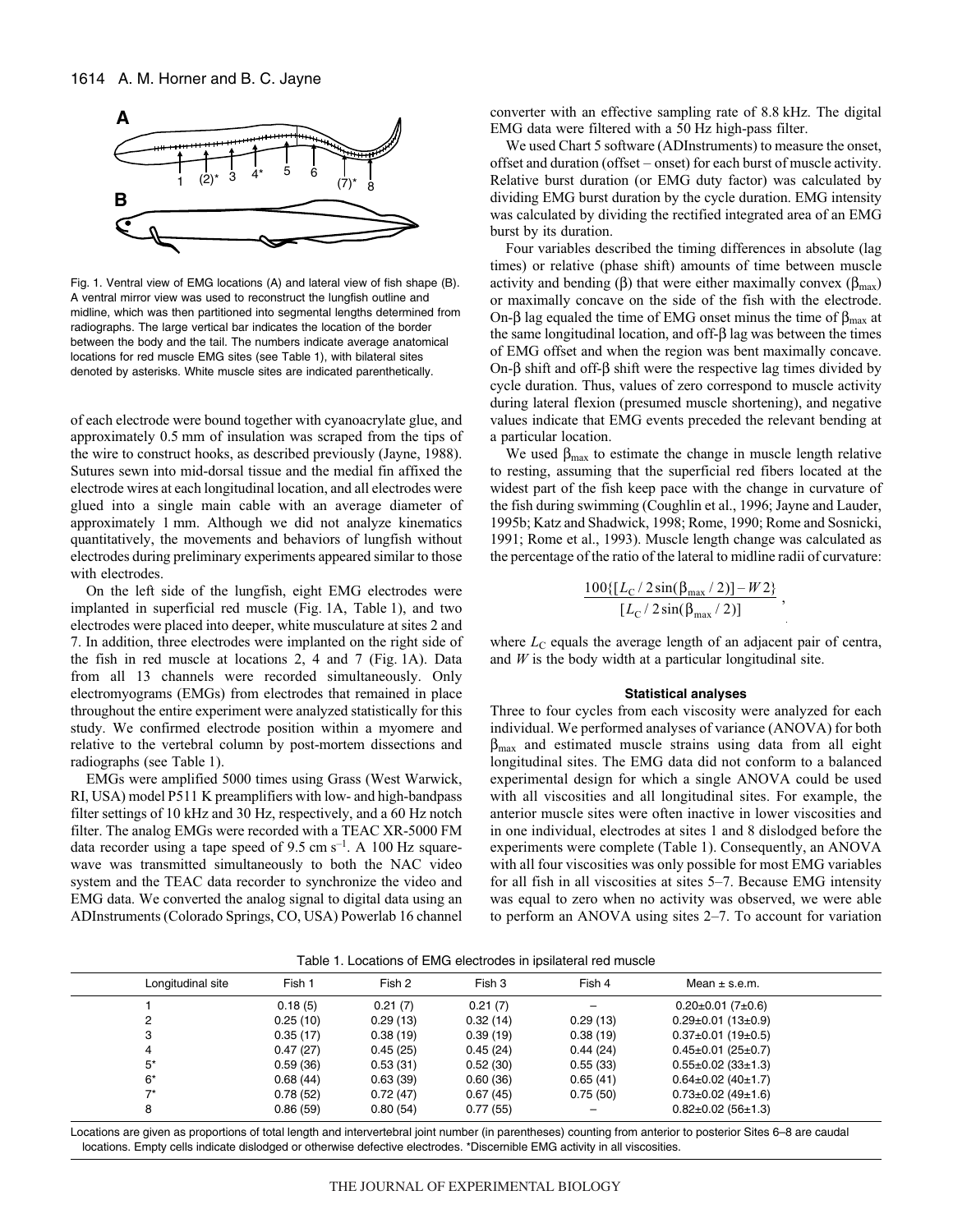Table 2. Strain estimated for superficial red muscle fibers from mean morphological values and  $\beta_{\text{max}}$  during steady swimming in four viscosities

| Estimated muscle strain $(\%L_0)$ |                    |                           |                       |                       |                               |                       |
|-----------------------------------|--------------------|---------------------------|-----------------------|-----------------------|-------------------------------|-----------------------|
| <b>Site</b>                       | Body width<br>(%L) | Centrum length<br>$(\%L)$ | 1 cSt<br>$(Re=46225)$ | 10 cSt<br>$(Re=5726)$ | $100 \text{ cSt}$<br>(Re=743) | 1000 cSt<br>$(Re=81)$ |
|                                   | $11\pm0.25$        | $1.2 \pm 0.03$            | 4.3                   | 4.1                   | 11.6                          | 8.7                   |
| 2                                 | $10+0.15$          | $1.2 \pm 0.05$            | 5.2                   | 5.6                   | 12.1                          | 11.8                  |
| 3                                 | $11\pm0.20$        | $1.3 + 0.05$              | 5.8                   | 6.1                   | 14.6                          | 13.2                  |
| 4                                 | $10+0.15$          | $1.2 \pm 0.05$            | 8.0                   | 7.8                   | 15.4                          | 16.5                  |
| 5                                 | $9.0 + 0.40$       | $1.2 \pm 0.09$            | 10.5                  | 13.7                  | 19.9                          | 22.4                  |
| 6                                 | $7.0 \pm 0.05$     | $1.1 \pm 0.09$            | 15.2                  | 17.6                  | 21.8                          | 23.2                  |
|                                   | $4.0 \pm 0.04$     | $1.0 + 0.06$              | 16.6                  | 16.0                  | 17.0                          | 19.5                  |
| 8                                 | $2.0 + 0.15$       | $0.80 \pm 0.08$           | 15.3                  | 15.4                  | 15.2                          | 16.1                  |

 $L_0$  indicates muscle length when the midline is straight. Site indicates the longitudinal positions as described in Table 1. Body width and centrum length values are means  $\pm$  s.e.m. for four individuals.

Reynolds numbers;  $Re=UL/v$ , where U is swimming speed, L is total length of the fish, and v is kinematic viscosity.

within and among individuals, we used three-way, mixed-model ANOVA with viscosity (*N*=4) and longitudinal site (*N*=3) as fixed, crossed factors, and individual (*N*=4) as a random factor. The error term for the main, fixed effects was the 2-way interaction term of the fixed and the random factor. All mean values are reported ±s.e.m.

## **RESULTS Morphology**

Lungfish are elongate fishes with highly reduced, filamentous pectoral and pelvic fins. The trunk is nearly cylindrical whereas the tail is laterally flattened (Fig. 1B). The post-cranial skeletons of lungfish are mostly cartilaginous (Arratia et al., 2001). The trunk contains 34–36 vertebrae and the tail contains 34–38 vertebrae. The lengths of the vertebrae in the trunk were nearly constant, whereas the lengths of those in the tail decreased posteriorly (Table·2) except for the terminal vertebrae posterior to the last EMG (site 8). Similarly, the width of the trunk was nearly constant, whereas the width of the tail decreased more than 4-fold (Table 2).

#### **Kinematics**

Although we selected cycles of swimming with speeds as similar as possible, the swimming speeds tended to increase with increasing viscosity (Fig. 2A). However, this variation in speed with viscosity was not statistically significant (2-way ANOVA, *F=*0.87, d.f.*=*3,9, *P*>0.50). Cycle duration decreased significantly with increasing viscosity (Fig. 2B; *F*=5.79, d.f.=3,9, *P*<0.025). The distance traveled per tail-beat cycle increased with viscosity but the relationship was not statistically significant (Fig. 2C;  $F=2.75$ , d.f.*=*3,9, *P>*0.10). With increasing viscosity, the distance from nose tip to tail tip usually decreased, and anterior lateral displacement increased (Fig. 3). Maximum lateral flexion increased significantly both posteriorly and with increasing viscosity (Fig. 4A, Table 3). Reynolds numbers ranged from over 40 000 in the lowest viscosity to less than 100 in the highest viscosity (Table 2).

## **Motor pattern**

The overall pattern of red muscle activity consisted of posteriorly propagated, unilateral EMGs (Fig. 5) that alternated between right and left sides (Fig. 6) at a given longitudinal location. All individuals increased anterior muscle recruitment with increasing viscosity (Fig. 5), and with the exception of one individual, all eight sites were active in the highest viscosity. As viscosity increased, activity at white muscle sites increased (Fig. 7).



Fig. 2. Grand means of speed (A), cycle duration (B) and distance traveled per cycle (C) for each viscosity. Despite regular patterns of change in speed and distance per cycle, only cycle duration was significantly affected by viscosity (see Table 3). L, length.

Burst duration decreased with increasing posterior longitudinal location within one individual among sites 2–8, but no significant effects were evident even when bursts were pooled across individuals for sites 5–7. The absolute duration of EMG bursts decreased significantly with increasing viscosity (Table 3) in sites 5–7 among all individuals and sites 2–8 in one individual. Relative burst duration, or EMG duty factor, did not vary significantly with site or viscosity among individuals in sites 5–7, but it decreased significantly within the single subject with greatest site replication. The intensity of EMGs increased significantly with increased viscosity and for increasingly posterior location (Fig. 4B).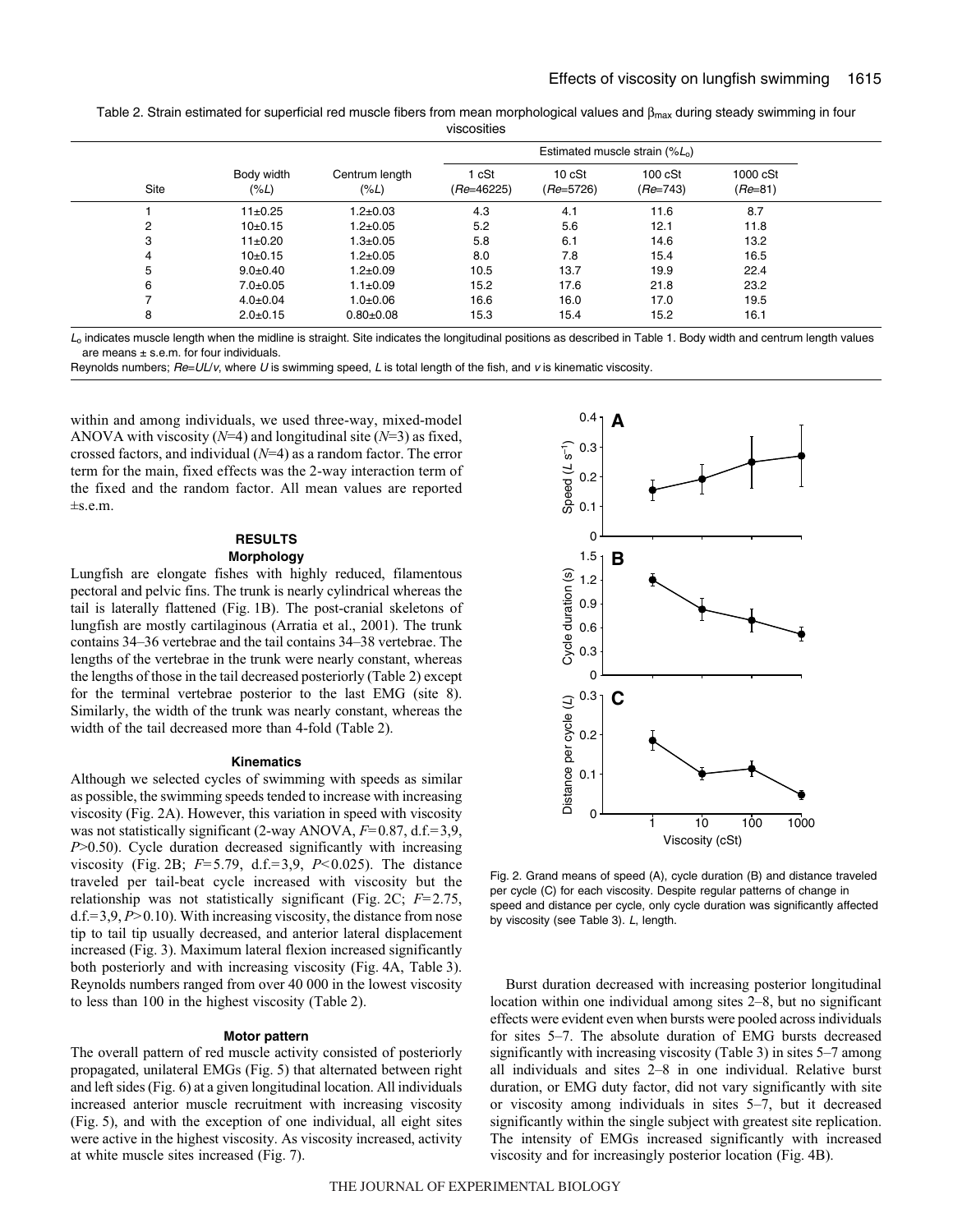

Fig. 3. Series of lungfish midlines for one cycle from the same individual with viscosities and swimming speeds of (A) 1 cSt, 0.20  $L s^{-1}$ , (B) 10 cSt, 0.23 L s<sup>-1</sup>, (C) 100 cSt, 0.14 L s<sup>-1</sup> and (D) 1000 cSt, 0.15 L s<sup>-1</sup>, respectively. Note that lateral displacement and lateral bending increased most conspicuously anteriorly with increased viscosity.

### **Muscle strain**

The estimated muscle strain increased significantly with increasing viscosity, and differed significantly among sites (Tables 2 and 3). The increase in strain was greatest in sites 5 and 6, which were the sites closest to the pelvic girdle. Although site was a significant factor overall, posterior sites increased strain minimally compared with anterior sites (Table 2). Muscle strain at sites 1–5 increased 2fold from water to the highest viscosity.

#### **Timing of muscle activity and kinematics**

The timing of EMGs relative to bending changed longitudinally in a manner that indicated the EMGs propagated posteriorly faster than the mechanical wave of bending (Figs 8–10). If muscle activity corresponded to shortening of muscle tissue, then the EMG onset would be synchronous with maximal convexity on the side of the fish with muscle activity (Fig. 9), and on- $\beta$  phase shifts would equal zero (Fig. 10C,D). When present, significant differences in lag times among viscosities and among sites generally paralleled those observed for phase shifts (Table 3; Fig. 10A,B). However, large variance in cycle duration obscured some trends for lag times that were much more evident in phase shifts. As viscosity increased, the EMG onset at several longitudinal locations began to precede the timing of maximal convexity, presumably indicating muscle activity during lengthening (Figs 8–10). Thus, the phase shift of EMG onset relative to bending increased significantly (Table 3) by both viscosity and site (Figs  $8-10$ ) in sites  $5-7$  among all four individuals, as well as sites 2–8 in one individual. Though the interaction term was not significant (Table 3), on-β phase shifts tended to increase posteriorly with increasing viscosity (Fig. 10C). The variation in the longitudinal extent of muscle activity can also be observed in Fig. 7.

#### **DISCUSSION**

Regardless of the viscosity, the axial motor pattern of lungfish was similar to that of nearly all other vertebrates that swim with lateral undulation – muscle activity at a given longitudinal location was unilateral and alternated between the left and right sides. Increased viscosity primarily affected the longitudinal extent of muscle activity and bending as well as the timing between these two



Fig. 4. Effects of viscosity and longitudinal location on the mean values of kinematics and muscle activity. (A) Lateral vertebral flexion ( $\beta_{\text{max}}$ ) is the maximum attained within a cycle. For a single viscosity, flexion was always greatest in posterior sites, but with increased viscosity the largest change in flexion occurred anteriorly. (B) EMG intensity increased significantly with increased viscosity and was commonly greater in more posterior locations. (C) EMG duty factor was nearly constant for all longitudinal sites and viscosities.

Table 3. Summary of F-values from 3-way ANOVAs performed separately on each variable for four individuals across four viscosities

| VISCOSILIES                    |                 |                  |                         |  |  |  |  |
|--------------------------------|-----------------|------------------|-------------------------|--|--|--|--|
| Dependent variable             | Viscosity       | Site             | Viscosity $\times$ site |  |  |  |  |
| $\beta_{\text{max}}$ (deg.)    | $10.4*$ (3, 9)  | $14.2^*$ (7, 21) | $3.9*$ (21, 63)         |  |  |  |  |
| Muscle strain $(\%L_0)$        | $13.5^*$ (3, 9) | $6.7^*$ (7, 21)  | $3.7^*$ (21, 63)        |  |  |  |  |
| EMG burst duration (ms)        | $4.4*(3, 9)$    | 2.3(2, 6)        | 0.8(6, 18)              |  |  |  |  |
| EMG duty factor (% cycle)      | 0.5(3, 9)       | 1.7(2, 6)        | 1.3(6, 18)              |  |  |  |  |
| On- $\beta$ shift (cycles)     | $4.4*$ (3, 9)   | $7.3^*$ (2, 6)   | 2.3(6, 18)              |  |  |  |  |
| Off- $\beta$ shift (cycles)    | $4.9*$ (3, 9)   | 3.4(2, 6)        | $3.4*$ (6, 18)          |  |  |  |  |
| On- $\beta$ lag (s)            | 1.6(3, 9)       | $11.9*(2, 6)$    | 0.8(6, 18)              |  |  |  |  |
| Off- $\beta$ lag (s)           | $7.9^*$ (3, 9)  | 1.3(2, 6)        | 0.8(6, 18)              |  |  |  |  |
| EMG intensity $(uV)^{\dagger}$ | $13.5'$ (3, 15) | $2.9$ (5, 15)    | 0.9(15, 45)             |  |  |  |  |

Degrees of freedom (numerator, denominator) are indicated parenthetically after each F-value for the effects of viscosity, site and viscosity  $\times$  site.  $*P<0.05$ .

†EMG data were from sites 5–7 except for EMG intensity, which was analyzed for the sites (2–7) present in all individuals in all viscosities.

posteriorly propagated events. For many vertebrate taxa these phase relationships between muscle activity and bending can be affected by phylogeny, morphology, behavior, the speed of travel and environment. Thus, we sought to determine how unusual the patterns of muscle activity and bending were for lungfish swimming in water compared with those of other vertebrates, as well as to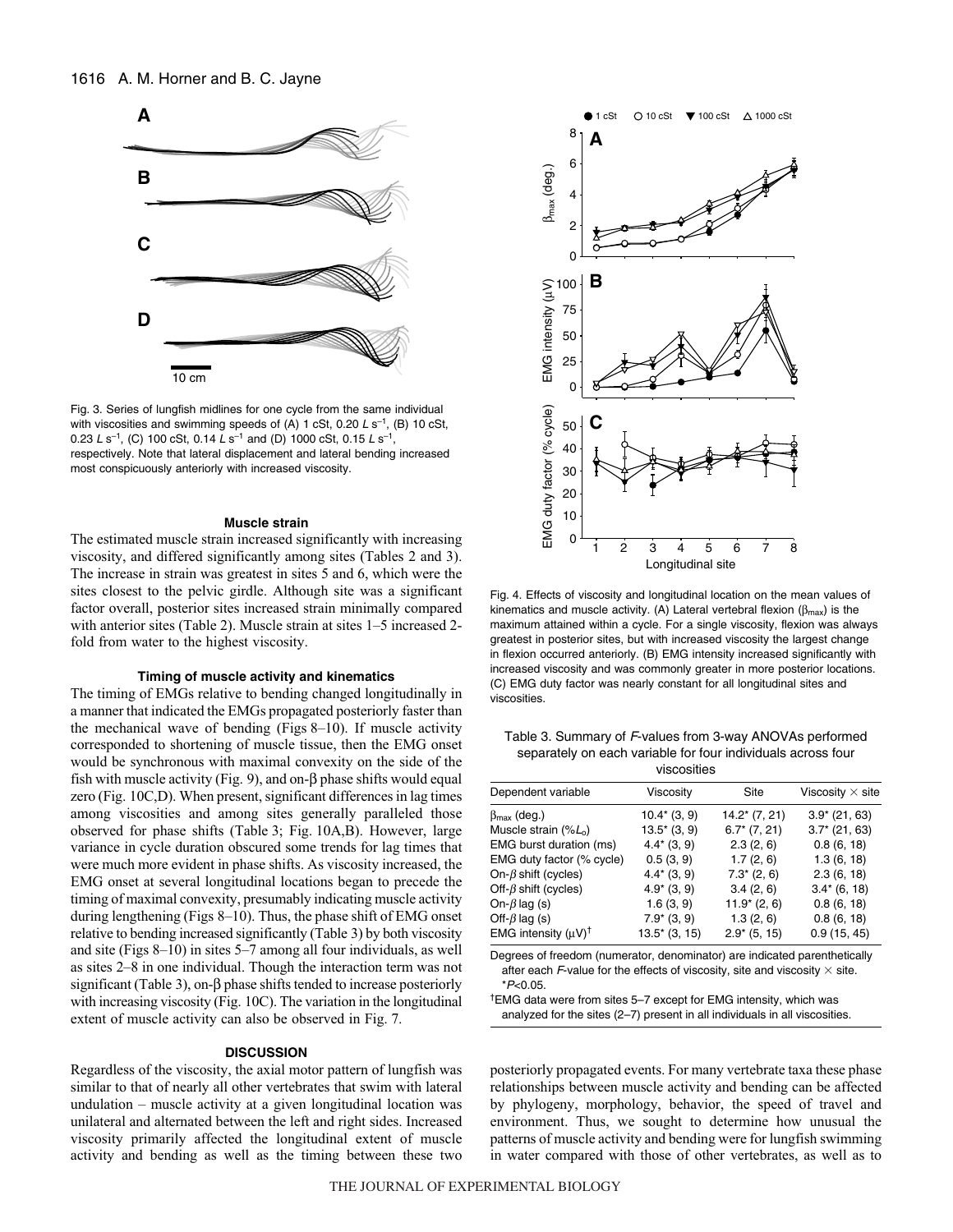

Fig. 5. EMGs from superficial red muscle from four ipsliateral longitudinal sites from a single lungfish. EMG amplitude increased most conspicuously with increased viscosity in anterior sites.



Fig. 6. EMGs from superficial red muscle from three longitudinal sites with both left side (L) and right side (R) showing unilateral and alternating motor pattern. As a result of having EMG duty factors less than 50% of a cycle, each longitudinal location briefly lacks muscle activity on either the left or right side of the body.

compare the patterns in water *versus* a highly viscous solution to obtain some insight into the demands that mud was likely to impose on the locomotion of the ancestors of tetrapods.

#### **Shape, segmentation and axial bending**

The anguilliform, sub-carangiform, carangiform and thunniform modes of swimming *via* lateral undulations of the axial structures form a continuum of behavioral variation that has some large scale correlations with axial morphology (Breder, 1926; Lindsey, 1978; Sfakiotakis et al., 1999). At one extreme, anguilliform swimmers undulate their entire body, creating more than one complete wave, and they have a relatively uniform longitudinal distribution of surface area, low values of maximal body depth divided by total length (snakes: 3%; eels and lampreys 6–7%) and high numbers of total (body + caudal) vertebrae (snakes 180–300; eels and lampreys 100–200) (Jayne, 1986; Jayne, 1985; Wardle et al., 1995; Ward and Azizi, 2004). At the other extreme, thunniform swimmers undulate only the posterior portion of a narrow caudal peduncle and fin, usually with much less than one wave visible along the length of the body. Non-anguilliform swimmers have relative high values (20–30%) of relative body depth (Jayne and Lauder, 1994a; Wardle et al., 1995), and except for the trout (*Oncorhynchus mykiss*), which has  $61-65$  total vertebrae, most other species of bony fishes (including tuna) for which EMGs are available have from 34 to 41 total vertebrae (Donley and Dickson, 2000; Jayne and Lauder, 1995b; Syme and Shadwick, 2002; Ward and Azizi, 2004; Webb and Johnsrude, 1988). With a relative body depth slightly exceeding 10% (Fig. 1B) and 68–74 total vertebrae, the lungfish in our study



Fig. 7. Comparison of red (r) and white (w) muscle activity in 1 cSt  $(0.13~L~\mathrm{s}^{-1})$ , 10 cSt  $(0.08~L~\mathrm{s}^{-1})$ , 100 cSt  $(0.13~L~\mathrm{s}^{-1})$  and 1000 cSt (0.16  $L s^{-1}$ ) from a single longitudinal location (site 7) in an individual lungfish.

are morphologically intermediate to the classic examples of anguilliform swimmers and most sub-carangiform/carangiform swimmers.

Although vertebral numbers among diverse taxa do tend to be correlated to swimming mode, the functional consequences of variation in segmentation are also mediated by body width and depth, patterns of muscle activity and the mechanical properties of tissues within the body and of the environment that may resist bending (Blight, 1977; Jayne, 1985; Long, 1998; Long et al., 1996; Long and Nipper, 1996; Wainwright, 1983). For example, the larger surface area per unit length that is associated with greater body depth will increase the resistance the animal encounters as its body pushes against the water. Hence, for a given internal bending force when all other factors are equal, one would expect more lateral bending with decreased body depth (Blight, 1977). As is the case for nearly all undulatory swimmers, the amount of lateral vertebral flexion in the lungfish was greatest in the most posterior regions where the body is most shallow and narrow  $(Fig. 4A)$ .

The limited data available suggest that the amount of lateral vertebral bending during steady undulatory swimming rarely approaches the maximal capacity for *in vivo* lateral flexion. For example, the lateral flexion during the steady swimming of some Centrarchid fishes is approximately one-third that observed during escape locomotion (Johnson et al., 1994). Similarly, the steady swimming of lungfish in this study in water had lateral vertebral flexion that was only one-half that of the flexion in the most viscous solution over a large portion of the anterior body (Fig. 4A). In addition, the lateral flexion of the lungfish even in the most viscous solution was less than that observed in preliminary experiments during escape responses (A.M.H. and B.C.J., personal observation).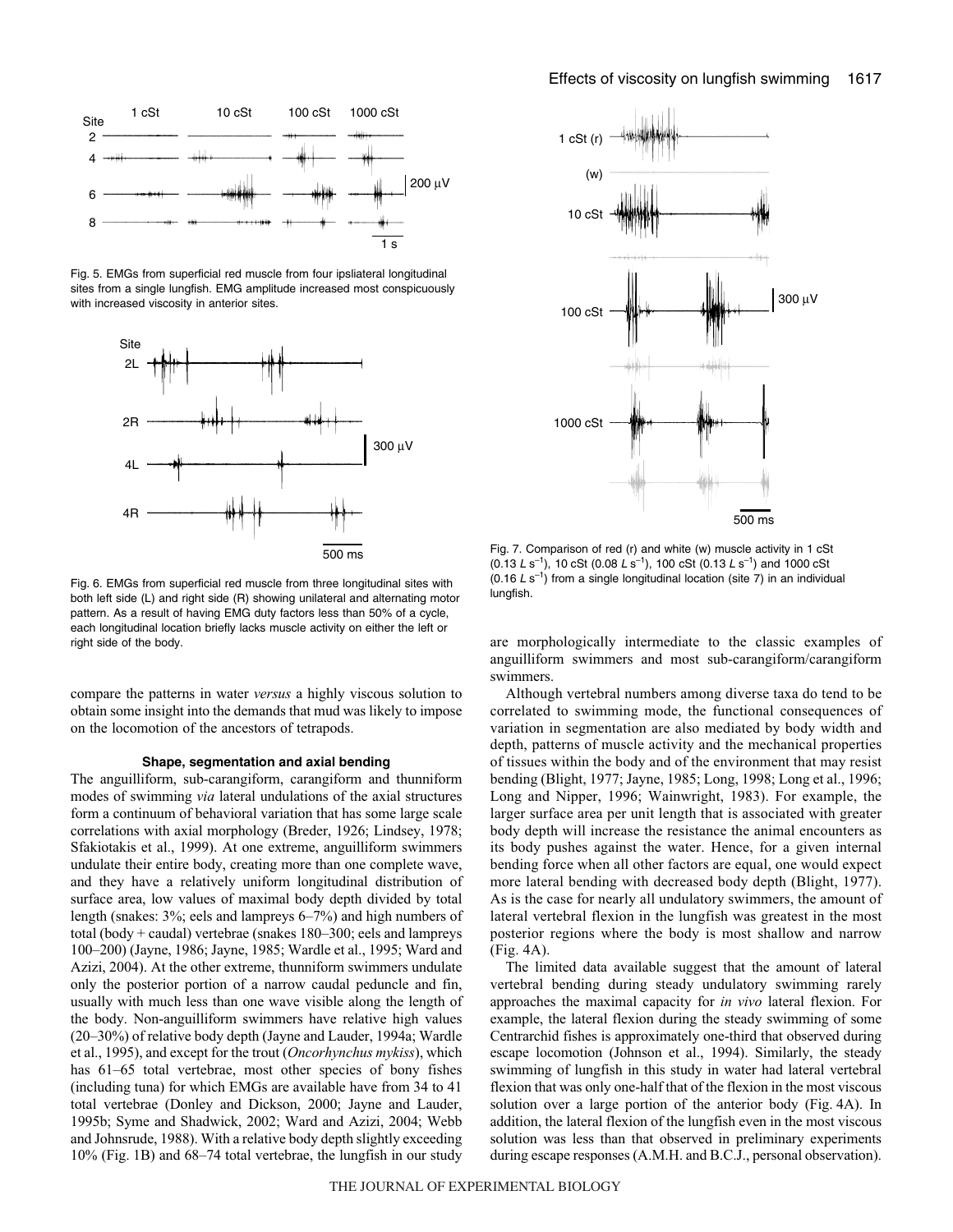

Fig. 8. Lateral vertebral flexion (β) and red muscle activity (horizontal bars) from sites 1 (top) to 8 (bottom) versus time for two cycles of an individual lungfish swimming in viscosities of 1, 10, 100 and 1000 cSt, respectively. Bending convex to the left is represented by positive values of β. The circles are raw data, and the lines represent a two-point running average of the raw data. All EMG sites were on the left side of the fish.

#### **Longitudinal variation during steady swimming**

In addition to the lungfish in this study having significant longitudinal variation in morphology, lateral bending, muscle strain (as estimated by bending), EMG intensity, and the phase shifts between muscle activity and bending also varied significantly with longitudinal position. A very general feature of non-anguilliform swimming is that EMG duty factor decreases posteriorly (Altringham and Ellerby, 1999), but the motor pattern of the lungfish in our study more closely resembled that of eels (Gillis, 1998b) and snakes (Jayne, 1988), in which the EMG duty factor lacks obvious longitudinal variation.

During steady swimming, lateral bending increased posteriorly, which is a nearly universal feature of the undulatory swimming of vertebrates including fish swimming (reviewed in Altringham and Ellerby, 1999; Coughlin, 2002), salamanders (Frolich and Biewener, 1992) and snakes (Jayne, 1988). When the lungfish were swimming steadily in the lower viscosities, lateral flexion was barely discernible in the anterior locations, which closely resembles the slow steady swimming of eels (Gillis, 1998b). In addition to the strain in axial muscles increasing with increased lateral flexion, strain also increased with increased distance from the midline. Thus, even when vertebral flexion is large, muscle strain may be small if the body is laterally compressed.

Another nearly universal feature of steady undulatory swimming is that muscle strain in phylogenetically diverse anguilliform and non-anguilliform bony fishes commonly doubles from a location near mid-body to a posterior location, but strain in the most posterior locations rarely exceeds 10% (Coughlin, 2002). The posterior increase in muscle strain of lungfish swimming in water resembles that in many other species. However, the lungfish had an unusually large longitudinal variation in strain (nearly 4-fold), and the magnitudes of the estimated muscle strain in the three most posterior sites were nearly twice those reported in the most posterior locations of other bony fishes swimming steadily in water. The large caudal strains of lungfish swimming in water occurred despite the fact that these regions were a mere one-fifth of the width of the trunk of the fish (Table 2).

For the slowest speeds of steady undulatory swimming, both eels (Gillis, 1998b) and lungfish lack detectable muscle activity in the more anterior sites. In other species of undulatory swimmers such as snakes (Jayne, 1988) and largemouth bass (Jayne and Lauder, 1995a), muscle activity is present anteriorly during slow speed sustainable swimming, but the amplitude of activity is smaller than that in the more posterior locations. This lack of slow speed anterior muscle activity contradicts some definitions of anguilliform swimming (Breder, 1926; Gray, 1953a; Wardle et al., 1995) that suggest the entire length of the body actively contributes to propulsion.

For effectively all studied species of undulatory swimmers, the speed of posterior propagation of muscle activity along the length of the animal exceeds that of lateral bending of fish (reviewed in Altringham and Ellerby, 1999; Coughlin, 2002), salamanders (Frolich and Biewener, 1992) and snakes (Jayne, 1988), with the exception of some thunniform swimmers (Shadwick et al., 1999). Consequently, a progressive, posterior increase occurs between the timing of muscle activity and lateral bending (or muscle strain). In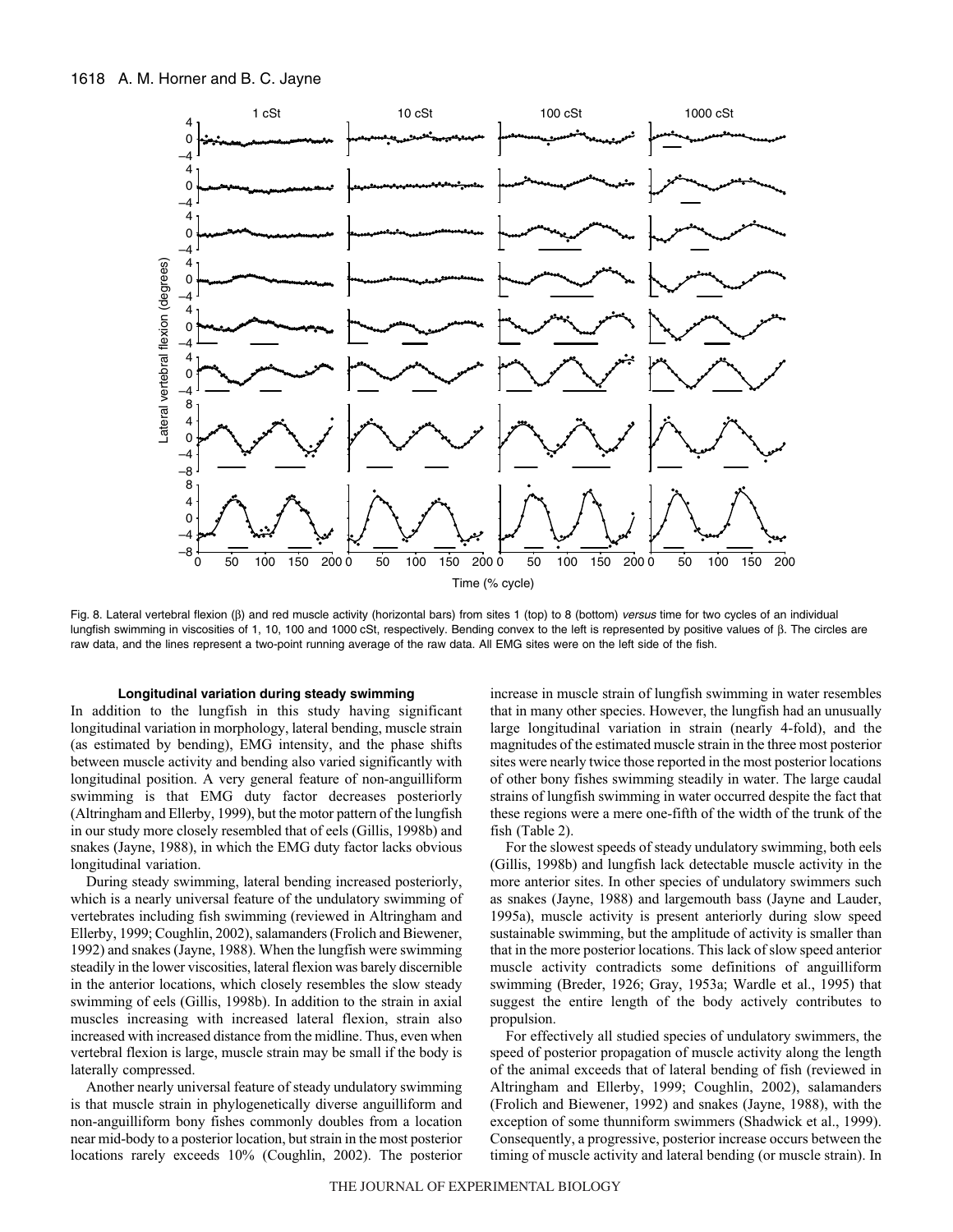



Fig. 9. Summary of bending and red muscle activity for mean values of four lungfish in viscosities of 1 (A), 10 (B), 100 (C) and 1000 cSt (D). The time of all graphs is standardized to 50% of a cycle when the body at 0.5  $L$  was bent maximally convex towards the side of muscle activity. The horizontal bars indicate the average timing of muscle activity relative to bending at a particular longitudinal location. Muscle activity between maximum convexity and maximum concavity correlates with activity during contractile tissue shortening.

several species the timing of anterior muscle activity is nearly coincident with shortening of the muscle fibers. In the most posterior location of the lungfish swimming in water in this study, EMG onset preceded the beginning of muscle shortening by 18% of a cycle (Fig. 10C), which is more than twice that of eels (7.5%



Fig. 10. (A) Lag time between EMG onset and when lateral flexion was maximally convex on the side of muscle activity. (B) Lag time between EMG offset and when lateral flexion was maximally concave on the side of muscle activity. (C) Phase shifts between EMG onset and when lateral flexion was maximally convex on the side of muscle activity. (D) Phase shifts between EMG offset and when lateral flexion was maximally concave on the side of muscle activity. Values of zero for both phase shifts indicate muscle activity during the entire time of fiber shortening. Note that the magnitude of both phase shifts increased significantly with increased viscosity.

of a cycle) (Gillis, 1998b) but within the range of values reported for swimming snakes (18–30%) (Jayne, 1988) and a variety of nonanguilliform fishes (Altringham and Ellerby, 1999; Coughlin, 2002). Activating muscle earlier in the strain cycle can provide a mechanism for increasing power production, or, if it is activated much earlier relative to shortening, the activity is well-suited for stiffening the body (Altringham et al., 1993; Johnson et al., 1994; Long et al., 1994; Rome et al., 1993). Since many of the forces most important for the propulsion of undulatory swimmers are near the trailing edge of the animal, stiffening this region may be particularly important for improving the transmission of propulsive forces.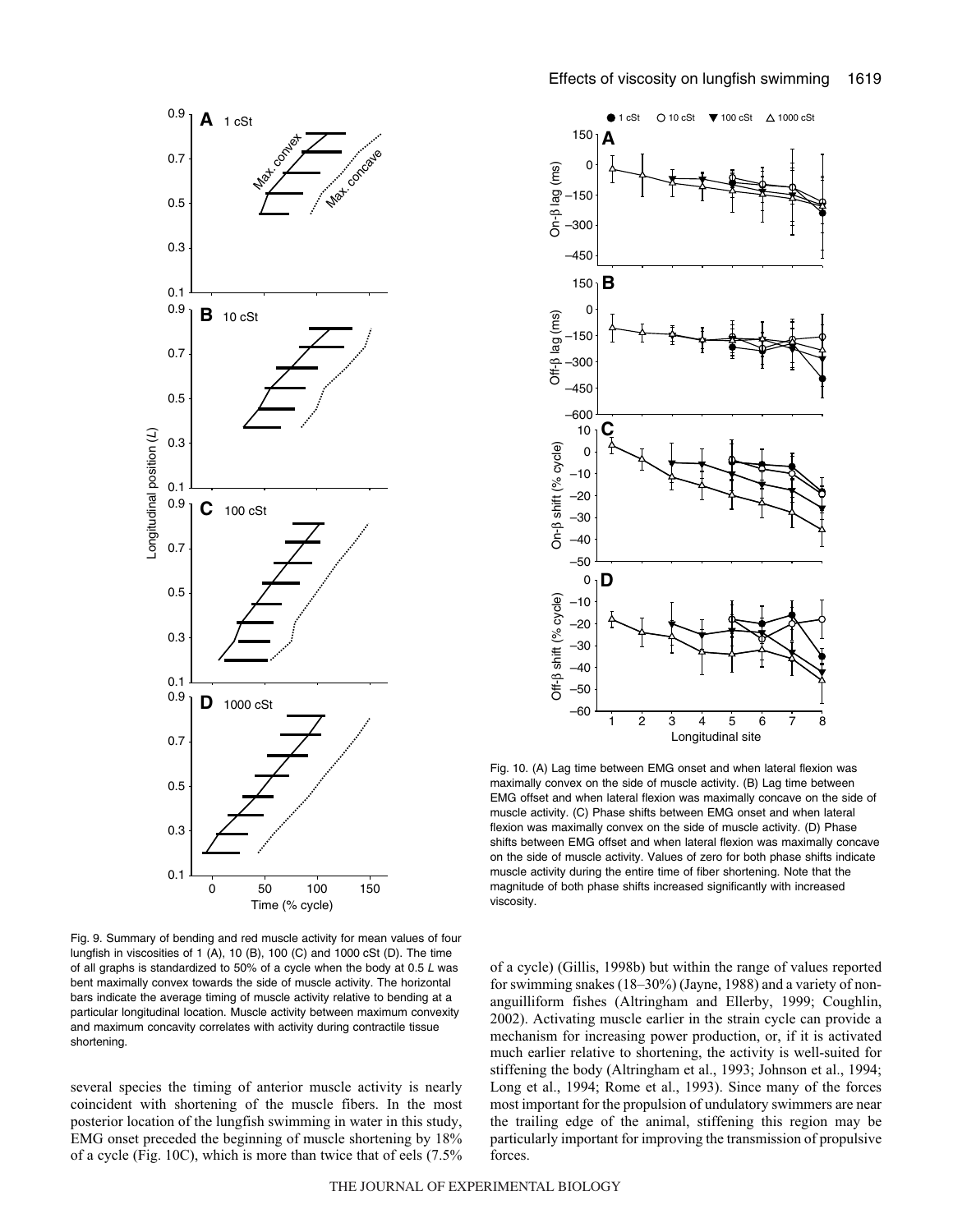## **Effects of speed and environment on locomotion**

Experimental manipulations of environment are scant compared with those addressing the mechanical properties within the body of a swimming organism. For vertebrates that laterally undulate their axial structures during locomotion, the primary insights gained from manipulating the environment have been from comparing swimming in water to locomotion on land. Unlike swimming, the axial muscle activity of eels (Gillis, 2000), snakes (Jayne, 1988) and salamanders (Frolich and Biewener, 1992) moving on land is nearly confined to when muscle fibers shorten. In these two environments, however, some important details of axial function differ among these taxa. On land, eels have a significant longitudinal phase shift between the timing of muscle activity and bending (Gillis, 2000), whereas snakes and salamanders lack such a phase shift (Frolich and Biewener, 1992; Jayne, 1988). The waves of bending and muscle activity of snakes and eels are propagated posteriorly while moving both in water and on land, whereas salamanders on land have a standing wave pattern of bending and muscle activity (Frolich and Biewener, 1992). However, lungfish swimming in increasingly viscous solutions had increasingly greater amounts of muscle activity during lengthening rather than shortening.

Our 1000-fold manipulation of viscosity greatly exceeded that of any previous experimental study on the effects of viscosity for the aquatic locomotion of animals, including a 64-fold range in viscosity for swimming snakes (Gray, 1953b) and an approximately 3-fold range in viscosity for swimming fishes (Fuiman and Batty, 1997; Johnson et al., 1998). Although none of these previous studies of the effects of viscosity on aquatic vertebrate locomotion determined muscle activity, some aspects of kinematics were quantified. For example, in a solution 3.4 times more viscous than water the maximum velocities attained by guppies during escape responses were 14% less than those attained in water, but no statistically significant differences were evident between water and a solution 1.6 times as viscous as water (Johnson et al., 1998).

Snakes swimming in water have a large increase in wave amplitude posteriorly (Gray, 1953b; Jayne, 1985), which is a very general feature of the undulatory swimming of vertebrates. However, in a solution 64 times more viscous than water the amplitude of the anterior wave greatly exceeds that of the posterior wave, and the maximum amplitude along the entire length of the snake is only about one-half that of the snake in water (Gray, 1953b). Similar to snakes, with increased viscosity the amplitude of the anterior waves of lungfish increased. In both snakes (Gray, 1953b) and lungfish (Fig. 2C) the distance traveled per cycle decreases with increased viscosity. Unlike snakes in the highest viscosity, the amplitude of anterior waves in lungfish never exceeded that of posterior waves regardless of viscosity, and the amplitude of the most posterior wave changed little with increased viscosity (Fig. 3). Overall, for an equivalent range of viscosities the changes in waveform for swimming lungfish were small compared with those observed in snakes. The different effects of increased viscosity on the waveforms of snakes and lungfish may result from snakes being much more flexible anteriorly.

Some additional details of the undulation of snakes and eels led us to expect that high viscosities might generate similar phase relationships between muscle activity and bending to that of terrestrial lateral undulation. Matching of locomotor speed to wave speed and path following are characteristic of the type of terrestrial lateral undulation in snakes in which the phase relationships between muscle activity and lateral bending are constant along the length of the body and the timing of activity is concurrent with muscle fiber shortening. Furthermore, the same trend was observed in eels during

terrestrial lateral undulation in that they tended to path-follow while on wet packed sand (Gillis, 1998a), and the phase relationship between white muscle motor activity and lateral bending was more similar to that of snakes on land than to eels in water (Gillis, 2000). Whether or not such a motor pattern would occur in lungfish in viscosities higher than we used, or indeed for any elongate vertebrate at any viscosity higher than water, remains an open question.

The earlier onset of muscle activity relative to flexion (lower values of on-β shift) and presumed fiber shortening observed for lungfish with increased viscosity resembles previously described changes for increased swimming speed of fishes. For example, with a nearly 4-fold increase in swimming speed in the largemouth bass, on-β shift of a posterior site is –17% of a cycle, which is 10% of a cycle earlier than for the slowest speed (Jayne and Lauder, 1995a). With a 3-fold increase in swimming speed in the rainbow trout, the onset of muscle activity in a posterior site may occur 25% of a cycle before fiber shortening, which is 10% of a cycle earlier than for the slowest speed (Coughlin, 2000). For the most posterior site of lungfish swimming in the most viscous solution, on-β shift was –34% of a cycle and 13% of a cycle earlier than the value for water (Fig. 10). Thus, the magnitude and directionality of the change in on-β shift with increased viscosity are similar to those reported for increased speed in other species, but the timing of muscle activity in lungfish occurs very early in the bending cycle compared with the values reported for many other species of fish studied using similar methods (Altringham and Ellerby, 1999). Remarkably, the offset of muscle activity in the most posterior site in lungfish in the highest viscosity often occurred near or slightly before the beginning of flexion towards the side having muscle activity, indicating that muscles ceased motor activity prior to shortening.

An undulating swimmer theoretically could coordinate its muscle activity to compensate for the lag time between electrical activation and time to peak twitch tension so that peak twitch force remains coincident with a key event in the strain cycle – such as maximal stretch – even when cycle duration changes. Using such a constant lag time to preserve the absolute time course of some events would in turn cause a phase shift between EMG and strain whenever cycle duration changed. However, such a situation does not appear sufficient to explain the large phase shifts associated with increased viscosity for the swimming lungfish as values of on-β lag in the most viscous solution consistently had the greatest magnitude (Fig. 10A) even though the large variance of this variable precluded detecting a statistically significant main effect of viscosity. For aquatic undulatory locomotion both increased speed and increased viscosity increase the power required to overcome drag, as well as increasing the tendency of the body to bend when it is pushing against the fluid (Schultz and Webb, 2002). Activating muscle earlier in the strain cycle, as was observed in the lungfish with increased viscosity, is consistent with the expectation of an increased role in stiffening structures or serving as a force transmitter (Blight, 1977), and under such conditions muscle theoretically could perform no mechanical work or even negative work. However, available data indicate that even when the posterior muscles have considerable early activity while lengthening, they usually produce large amounts of positive work per cycle (Coughlin, 2000; Hammond et al., 1998; Rome et al., 1993). Rather than viewing the function of fish muscle as conforming to mutually exclusive categories of stiffeners or power producers, posterior muscle activity such as that in the lungfish in high viscosities may provide a good example of functioning as a stiffener (early in each cycle) while retaining substantial power production.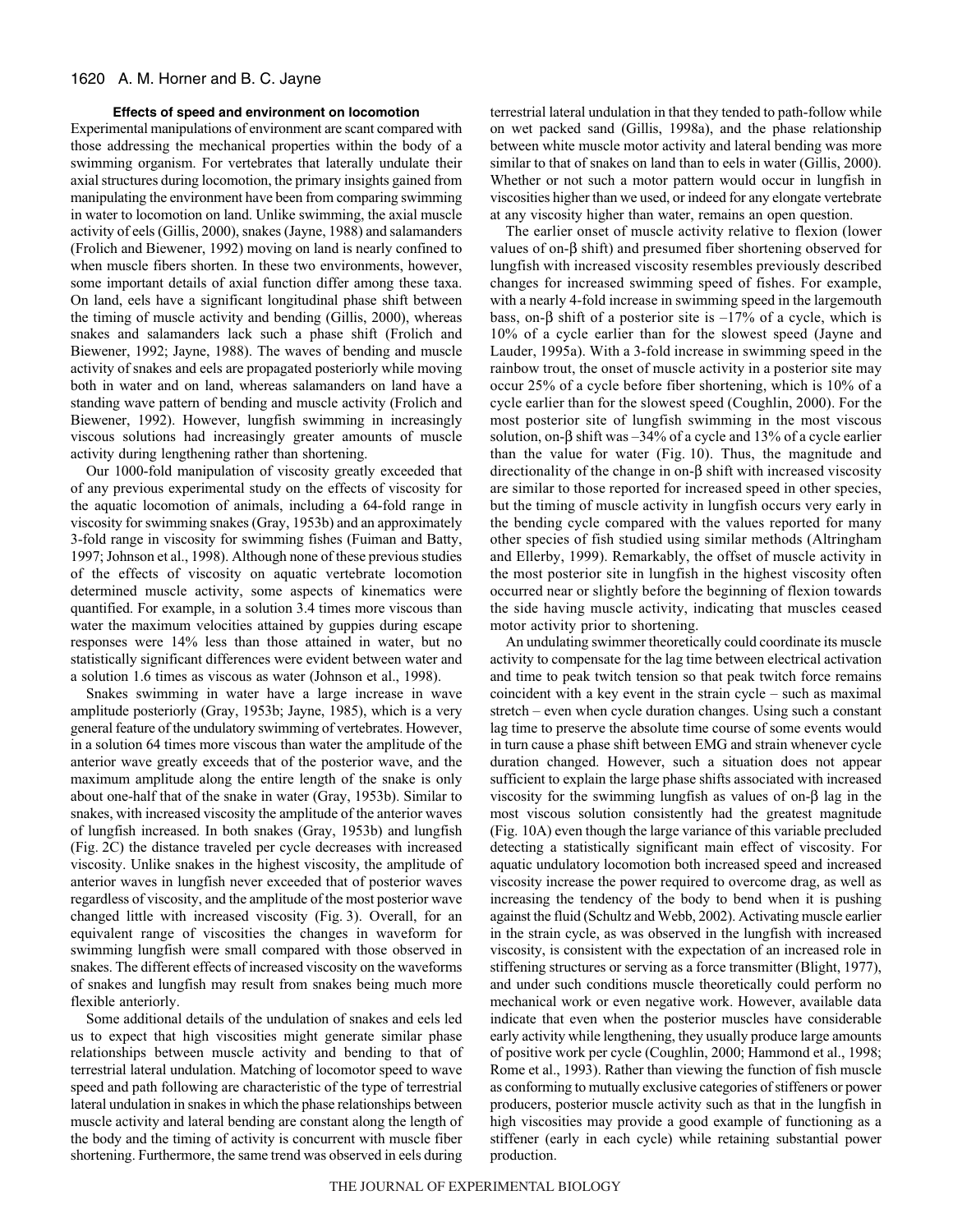The white muscle deep in the posterior region of the lungfish was commonly active even though swimming was steady and relatively slow, and the threshold for recruitment for the anterior white muscle was near a viscosity of 100 for the speeds we studied. In contrast to the lungfish, the threshold for white muscle activity in many fish in water is near the transition between rapid steady swimming and irregular rapid tail beats associated with the burst and coast mode of swimming (Jayne and Lauder, 1994b; Rome et al., 1985). When eels undulate slowly on land they also have large amounts of white muscle activity that would otherwise be absent while swimming at a similar speed in water (Gillis, 2000). Unlike lungfish in the more viscous solutions, eels undulating on land have more intense recruitment of white muscle anteriorly than posteriorly (Gillis, 2000). These examples indicate how the *in vivo* relationships between recruitment, force and the speed or frequency of movement can be altered by the environment, which suggests a greater diversity of motor pattern and control than would have been detected by only studying steady swimming in water.

Very high viscosities may create a situation for lung fish similar to the minimum flight speed required by aerial organisms to overcome drag (Lighthill, 1974). Despite repeated trials within and among subjects in the highest viscosities, the subjects simply did not or could not swim slowly at the highest viscosity. In the most viscous solution, the first few tail beats of the lungfish often resulted in no forward displacement, but then when forward movement commenced the minimal forward speeds of swimming usually exceeded those we observed for swimming in water. The observed threshold effect may be related to the nature of non-Newtonian fluids. When shear force is applied to a non-Newtonian fluid such as mud, the viscosity decreases in a non-linear fashion (Balmforth and Provenzale, 2001). Although this weakens our ability to predict the effects of viscosity as precisely as would be ideal, our experimental fluid was also shear-thinning (Ryan Collins, Baroid IDP Chemist, personal communication) and so responds to shear force in a comparable manner.

In summary, moving through a viscous medium evidently cannot be considered an intermediate between aquatic and terrestrial locomotion, nor does it seem likely that neuromuscular control changes dramatically in very viscous solutions. Instead, increased viscosity dramatically amplified the timing differences between EMGs and bending that: (1) typify aquatic undulatory swimming, (2) are the most pronounced in the posterior regions of fish, and (3) occur to a greater extent with increased swimming speed. Early tetrapods seem likely to have encountered viscous mud before dealing with fully solid surfaces lacking the buoyancy provided by water. Whether mud firm enough to support body weight would elicit a more terrestrial pattern of axial muscle activity in lungfish remains unresolved but very interesting in the light of the pivotal position this taxon has in tetrapod evolution.

NSF grant IBN 9983003 to D. J. Irschick and B.C.J. provided support for research, and purchase of a high-speed video system was supported by NSF grant BIR 9217409 to B.C.J., and two University of Cincinnati Wieman Awards to A.M.H. We thank Baroid Industries for donating viscosity supplies and expertise. R. German, A. Biknevicius and two anonymous reviewers provided useful commentary in earlier versions of this manuscript, and H. Astley and P. Braun provided vital assistance with research. Many thanks are due to Dr Tiao Chang of the Ohio University Russ College of Engineering, who provided valuable assistance with non-Newtonian fluid mechanics.

#### **REFERENCES**

**Altringham, J. D. and Ellerby, D. J.** (1999). Fish swimming: patterns in muscle function. J. Exp. Biol. **202**, 3397-3403.

**Altringham, J. D., Wardle, C. S. and Smith, C. I.** (1993). Myotomal muscle function at different locations in the body of a swimming fish. J. Exp. Biol. **182**, 191-206.

- **Arratia, G., Schultze, H.-P. and Casciotta, J.** (2001). Vertebral column and associated elements in dipnoans and comparison with other fishes: development and homology. J. Morphol. **250**, 101-172.
- **Ashley-Ross, M. A. and Bechtel, B. F.** (2004). Kinematics of the transition between aquatic and terrestrial locomotion in the newt Taricha torosa. J. Exp. Biol. **207**, 461- 474.
- **Balmforth, N. J. and Provenzale, A.** (2001). Geological Fluid Mechanics. Berlin: Springer
- **Bennett, W. O., Simons, R. S. and Brainerd, E. L.** (2001). Twisting and bending: the functional role of salamander lateral hypaxial musculature during locomotion. J. Exp. Biol. **204**, 1979-1989.
- **Blake, R. W.** (1983). Fish Locomotion. Cambridge: Cambridge University Press. **Blight, A. R.** (1977). The muscular control of vertebrate swimming movements. Biol.
- Rev. **52**, 181-218.
- **Breder, C. M.** (1926). The locomotion of fishes. Zoologica **4**, 159-297. **Clack, J. A.** (2002). Gaining Ground: The Origin and Evolution of Tetrapods.
- Bloomington: Indiana University Press. **Coughlin, D. J.** (2000). Power production during steady swimming in largemouth bass
- and rainbow trout. J. Exp. Biol. **203**, 617-629.
- **Coughlin, D. J.** (2002). Aerobic muscle function during steady swimming in fish. Fish Fish. **3**, 63-78.
- **Coughlin, D. J., Valdes, L. and Rome, L. C.** (1996). Muscle length changes during swimming in scup: sonomicrometry verifies the anatomical cine technique. J. Exp. Biol. **199**, 459-463.
- **Cullum, A.** (1999). Didge: Image Digitizing Software. Omaha, NE: Parthonogenetic Products, Creighton University.
- **Donley, J. and Dickson, K.** (2000). Swimming kinematics of juvenile kawakawa tuna (Euthynnus affinis) and chub mackerel (Scomber japonicus). J. Exp. Biol. **203**, 3103- 3116.
- **Fishman, A. P., Pack, A. I., Delaney, R. G. and Galante, R. J.** (1987). Estivation in Protopterus. In The Biology and Evolution of Lungfishes (ed. W. E. Bemis, W. W. Burggren and N. E. Kemp), pp. 163-179. New York: Alan R. Liss.
- **Frolich, L. M. and Biewener, A. A.** (1992). Kinematic and electromyographic analysis of the functional role of the body axis during terrestrial and aquatic locomotion in the salamander Ambystoma tigrinum. J. Exp. Biol. **162**, 107-130.
- **Fuiman, L. and Batty, R.** (1997). What a drag it is getting cold: partitioning the physical and physiological effects of temperature on fish swimming. J. Exp. Biol. **200**, 1745-1755.
- **Gillis, G. B.** (1998a). Environmental effects on undulatory locomotion in the American eel Anguilla rostrata: kinematics in water and on land. J. Exp. Biol. **201**, 949-961.
- **Gillis, G. B.** (1998b). Neuromuscular control of angulliform locomotion: patterns of red and white muscle activity during swimming in the American eel Anguilla rostrata. J. Exp. Biol. **201**, 3245-3256.
- **Gillis, G. B.** (2000). Patterns of white muscle activity during terrestrial locomotion in the American eel (Anguilla rostrata). J. Exp. Biol. **203**, 471-480.
- **Gillis, G. B. and Blob, R.** (2001). How muscles accomodate movement in different physical environments: aquatic vs. terrestrial locomotion in vertebrates. Comp. Biochem. Physiol. **131A**, 61-75.
- **Gray, J.** (1953a). The locomotion of fishes. In Essays in Marine Biology (ed. S. M. Marshall and A. P. Orr), pp. 1-16. London: Oliver and Boyd.
- **Gray, J.** (1953b). Undulatory propulsion. Q. J. Microsc. Sci. **94**, 551-578.
- Grillner, S. (1974). On the generation of locomotion in the spinal dogfish. Exp. Brain Res. **20**, 459-470.
- **Grillner, S. and Kashin, S.** (1976). On the generation and performance of swimming in fish. In Neural Control of Locomotion (ed. R. M. Herman, S. Grillner, P. S. G. Stein and D. G. Stuart), pp. 181-201. New York: Plenum Press.
- **Hammond, L., Altringham, J. D. and Wardle, C. S.** (1998). Myotomal slow muscle function of rainbow trout Oncorhynchus mykiss during steady swimming. J. Exp. Biol. **201**, 1659-1671.
- **Jayne, B. C.** (1985). Swimming in constricting (Elaphe g. guttata) and nonconstricting (Nerodia fasciata pictiventris) colubrid snakes. Copeia **1985**, 195-208.
- **Jayne, B. C.** (1986). Kinematics of terrestrial snake locomotion. Copeia **1986**, 195- 208.
- **Jayne, B. C.** (1988). Muscular mechanisms of snake locomotion: an
- electromyographic study of lateral undulation of the Florida banded water snake (Nerodia fasciata) and the yellow rat snake (Elaphe obsoleta). J. Morphol. **197**, 159- 181.
- **Jayne, B. C. and Lauder, G. V.** (1994a). Comparative morphology of the myomeres and axial skeleton in four genera of centrarchid fishes. J. Morphol. **220**, 185-205.
- **Jayne, B. C. and Lauder, G. V.** (1994b). How fish use slow and fast muscle fibers: implications for models of vertebrate muscle recruitment. J. Comp. Physiol. A **175**, 123-131.
- **Jayne, B. C. and Lauder, G. V.** (1995a). Red muscle motor patterns during steady swimming in largemouth bass: effects of speed and correlations with axial kinematics. J. Exp. Biol. **198**, 1575-1587.
- **Jayne, B. C. and Lauder, G. V.** (1995b). Speed effects on midline kinematics during steady undulatory swimming of largemouth bass, Micropterus salmoides. J. Exp. Biol. **198**, 585-602.
- **Johnson, T. P., Syme, D. A., Jayne, B. C., Lauder, G. V. and Bennett, A. F.** (1994). Modeling red muscle power output during steady and unsteady swimming in largemouth bass. Am. J. Physiol. **267**, R481-R488.
- **Johnson, T. P., Cullum, A. J. and Bennett, A. F.** (1998). Partitioning the effects of temperature and kinematic viscosity on the c-start performance of adult fishes. J. Exp. Biol. **201**, 2045-2051.
- **Katz, S. L. and Shadwick, R. E.** (1998). Curvature of swimming fish midlines as an index of muscle strain suggests swimming muscle produces net positive work. J. Theor. Biol. **193**, 243-256.
- Lighthill, J. (1974). Aerodynamic aspects of animal flight. In Swimming and Flying in Nature (ed. T. Y. T. Wu, C. J. Brokaw and C. Brennen), pp. 423-491. New York: Plenum Press.